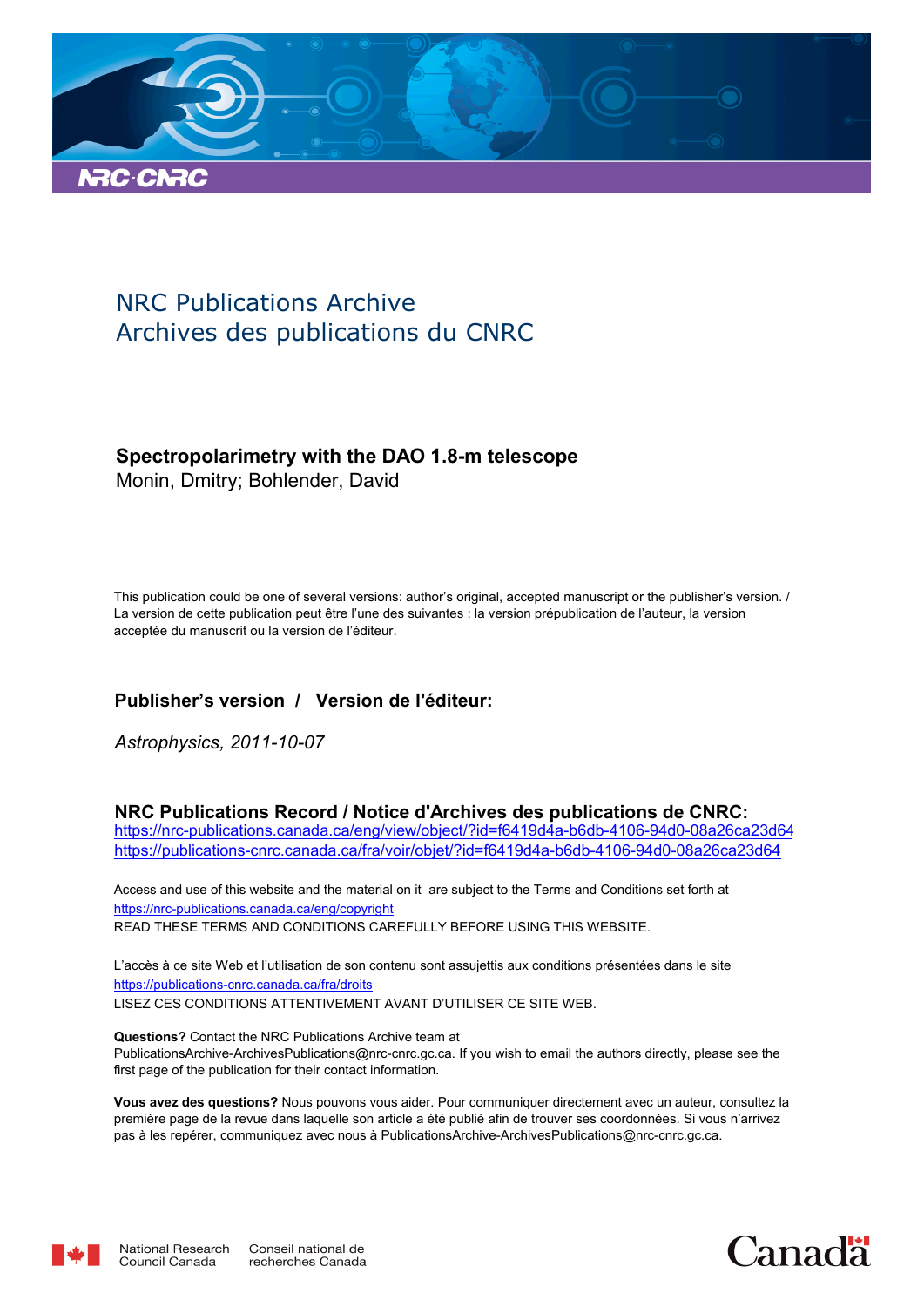## Spectropolarimetry with the DAO 1.8-m telescope  $\star$

Dmitry Monin, David Bohlender

Herzberg Institute of Astrophysics, National Research Council of Canada 5071 West Saanich Road, Victoria BC, Canada V9E 2E7

Abstract. The fast-switching DAO spectropolarimeter mounted on the 1.8-m Plaskett telescope started operation in 2007. Almost 14,000 medium-resolution  $(R \approx 15,000)$  polarimetric spectra of 65 O - F type stars have been obtained since then in the course of three ongoing projects: the DAO Magnetic Field Survey, supporting observations for the CFHT MiMeS survey, and an investigation of the systematic differences between the observed longitudinal field measured with the  $H\beta$  line and metallic lines. The projects are briefly described here. The current status as well as some results are presented.

Key words: magnetic fields, Ap and Bp stars, Zeeman effect, fast-modulation ferro-electric liquid crystal spectropolarimetry, survey

### 1. The DAO Spectropolarimeter

The Dominion Astrophysical Observatory (DAO) is located on Vancouver Island, just north of Victoria, British Columbia. The Observatory is operated by the National Research Council of Canada's Herzberg Institute of Astrophysics and has two telescopes located on its grounds: the 1.2-m and the 1.8-m Plaskett telescope. The 1.2-m telescope is used exclusively for high-resolution coudé spectroscopy, often in robotic mode. The 1.8-m Plaskett telescope is used for direct imaging, spectroscopy, and spectropolarimetry.

A grating spectrograph that offers a wide variety of spectral resolutions ranging from  $R = 200$ to 15,000 is mounted at the Cassegrain focus of the 1.8-m Plaskett telescope. Three years ago an inexpensive polarimetric module for this spectrograph was designed and built by observatory staff (Monin et al. 2010). The module is installed behind the spectrograph slit. The polarimetric module and the Cassegrain spectrograph together form what is known as the DAO spectropolarimeter. The instrument is optimized to measure circular polarization from stellar sources in a  $260 \text{\AA}$  wide spectral window centered on H $\beta$  with a resolution of about  $R = 15,000$ .

The module incorporates a two-beam design. An achromatic quarter-wave plate converts circularly polarized light into linear. A calcite beam displacer then separates the orthogonal linear polarization components. The two beams travel parallel to each other inside the spectrograph. As a result, two spectra in opposite polarizations are recorded on a CCD. Since both spectra are taken under exactly the same conditions, the polarization signal is independent of sky transparency, seeing or slit losses but not the instrumental systematics. In our spectropolarimeter we use fast modulation to fight instrumental systematics. A fast-switching ferro-electric liquid crystal (FLC) half-wave plate is installed between the quarter-wave plate and the beamsplitter. The FLC half-wave plate interchanges the two beams so that the beams travel the same path inside of the instrument. The

<sup>⋆</sup> Based on observations acquired at the Dominion Astrophysical Observatory, Herzberg Institute of Astrophysics, National Research Council of Canada.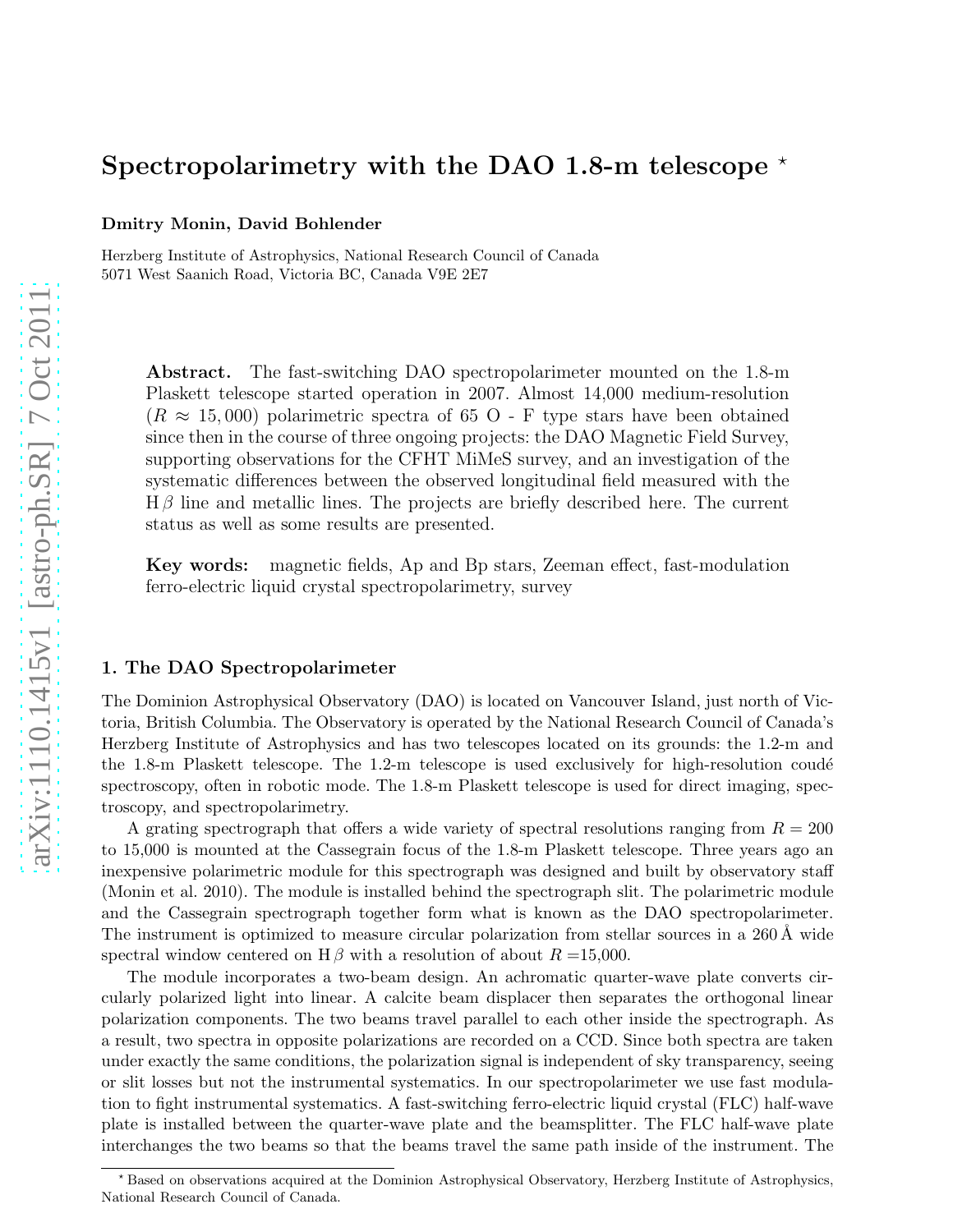

<span id="page-2-0"></span>Figure 1: The DAO spectropolarimeter uses fast modulation in order to fight instrumental effects. The relative increase in positional accuracy versus the number of switch cycles is shown in this figure. With 20 or more switch cycles the accuracy improves by a factor of two or more.

waveplate is synchronized with shuffling of the charge back and forth on the CCD (Chountonov et al. 2000). The DAO spectropolarimeter can be switched up to 100 times per second. In Fig. [1](#page-2-0) the gain in positional accuracy is plotted against the number of switch cycles. By executing 20 or more switch cycles (we typically switch 60 times during each exposure) the accuracy can be improved by a factor of two or more. Another advantage of this modulation approach is that no flat-fielding is necessary since the same CCD pixels are used for both polarizations.

The DAO spectropolarimeter was mainly designed to measure longitudinal magnetic fields in stars through use of the Zeeman effect. In a magnetic field spectral lines split into two or more components and the individual components have different polarizations. The DAO spectropolarimeter can separate components in different polarizations so that the small magnetic shift can be measured. Magnetic shifts are usually quite small, less than a single CCD pixel. Great care is needed in order to measure such small line displacements. We apply Fourier cross-correlation technique to measure the shift. The shift is usually measured in the line core since the polarization signal is strongest there, although other parts of the line profile can be used as well. Magnetic field measurements in the wings of  $H\beta$  agree well with line core measurements if the appropriate correction for Stark effects is applied to the line wing measurements (Mathys et al. 2000). The accuracy of line core measurements is usually higher however. The DAO spectropolarimeter enables us to measure the magnetic shift in both the hydrogen  $H\beta$  as well as metallic lines. This is a big advantage of our spectropolarimeter over some other instruments. Fig. [2](#page-3-0) shows how our measurements compare with previously published data for the bright well-known magnetic star  $\alpha^2$  CVn. Our H $\beta$  measurements agree with the Balmer line photoelectric measurements obtained by Borra and Landstreet (1977) while our measurements of the Fe II  $\lambda$ 4923 line agree perfectly with the metallic line measurements obtained by Wade et al. (2000).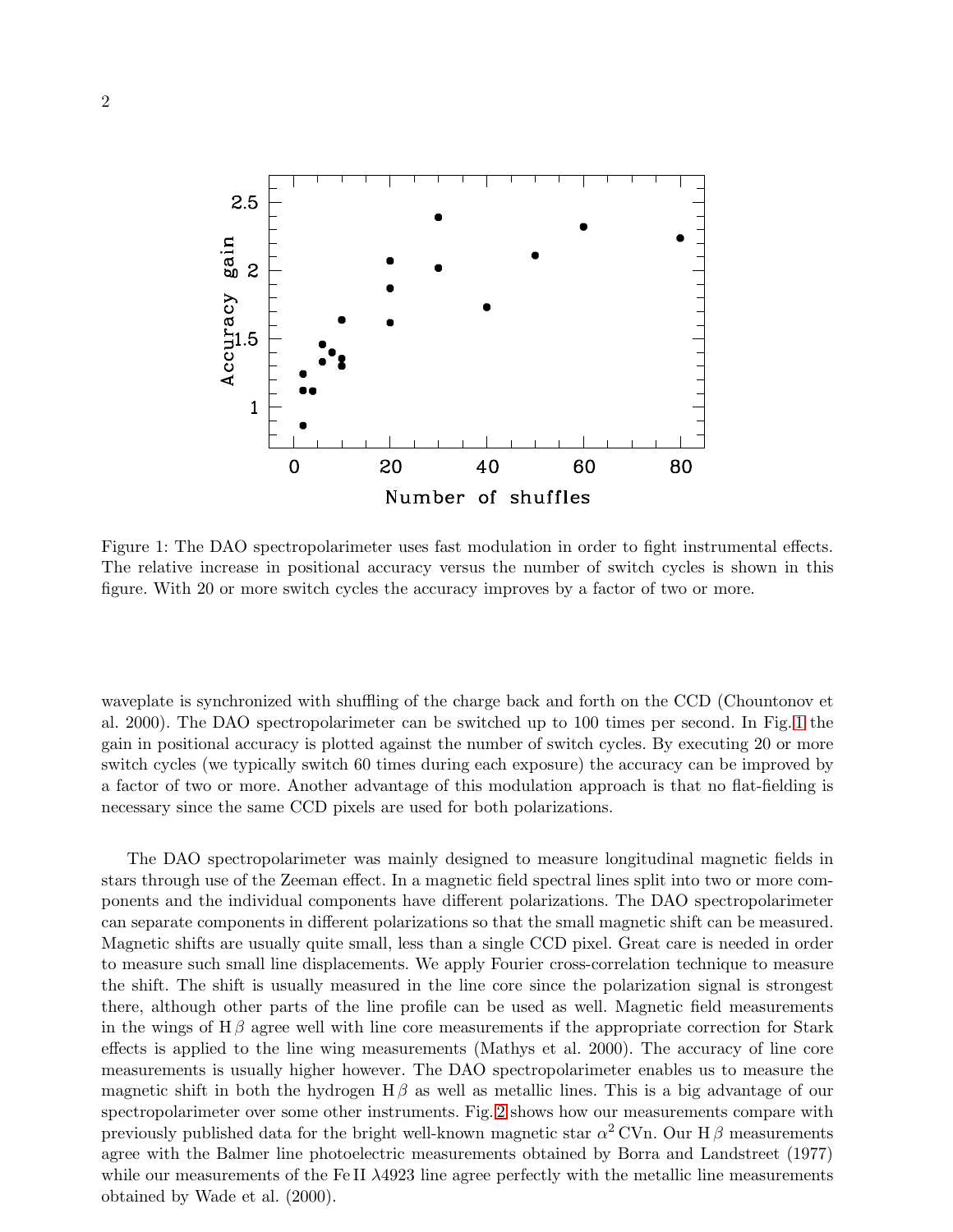

<span id="page-3-0"></span>Figure 2: Longitudinal field measurements of the well-known magnetic star  $\alpha^2$  CVn. Left graph: our  $H\beta$  line measurements (filled circles) and the Balmer line photoelectric measurements by Borra and Landstreet (1977) (open circles). Right graph: our Fe II  $\lambda$ 4923 line measurements and the metallic line LSD measurements by Wade et al. (2000).

#### 2. Spectropolarimetry with the DAO 1.8-m Telescope

The DAO spectropolarimeter was commissioned in October 2007. Since then it has been used extensively for several different projects. The spectropolarimeter is typically scheduled for two to three weeks of observing time each quarter. In three years of operation 519 magnetic field measurements have been obtained for 65 O - F type stars as faint as 9th magnitude. The instrument archive now contains 13,728 individual polarization spectra. Both slowly and rapidly rotating stars have been successfully observed, with the fastest object rotating at about 400 km s−<sup>1</sup> . An accuracy of about 20 to 100 G in H $\beta$  can be achieved with the DAO spectropolarimeter; this depends mostly on brightness of the object and its  $v \sin i$ .

The DAO spectropolarimeter is used in three major ongoing projects:

- MiMeS support program
- DAO Magnetic Field Survey
- Hydrogen versus metallic line magnetic field measurements

The first project is support observing for the CFHT Large Program Magnetism in Massive Stars (MiMeS). The MiMeS program is aimed at significantly improving our knowledge of how magnetic fields in massive stars influence massive star evolution and also how the fields modify mass loss in these stars (see Gregg Wade's article in these Proceedings). Part of this program consists of a large survey of stars more massive than 8 solar masses. At the DAO we have been doing follow up spectropolarimetric observations of some objects from the MiMeS survey.

The DAO Magnetic Field Survey is an extension to the MiMeS survey to less massive upper main sequence stars. Many of these stars, especially fainter ones, have not been examined for the presence of a magnetic field. Most well-known magnetic B-type stars with magnetospheres are nonthermal radio sources. In the early stages of the DAO Magnetic Field Survey we therefore were concentrating our efforts on observing peculiar B type stars known to be radio sources. As a result we have discovered four new magnetic stars: HD 135679, HD 164429, HD 176582, and HD 189775. HD 176582 (B5IV, V=6.4,  $v \sin i = 100 \,\mathrm{km\,s^{-1}}$ ) was the first magnetic star discovered at the DAO (Bohlender and Monin 2010). Since then we have broadened our target list considerably to now include non-radio sources. The list also includes many cooler Ap type stars.

Our third program aims to investigate the long-standing puzzle of differences observed between magnetic field measurements obtained using Balmer lines versus those acquired with metallic lines.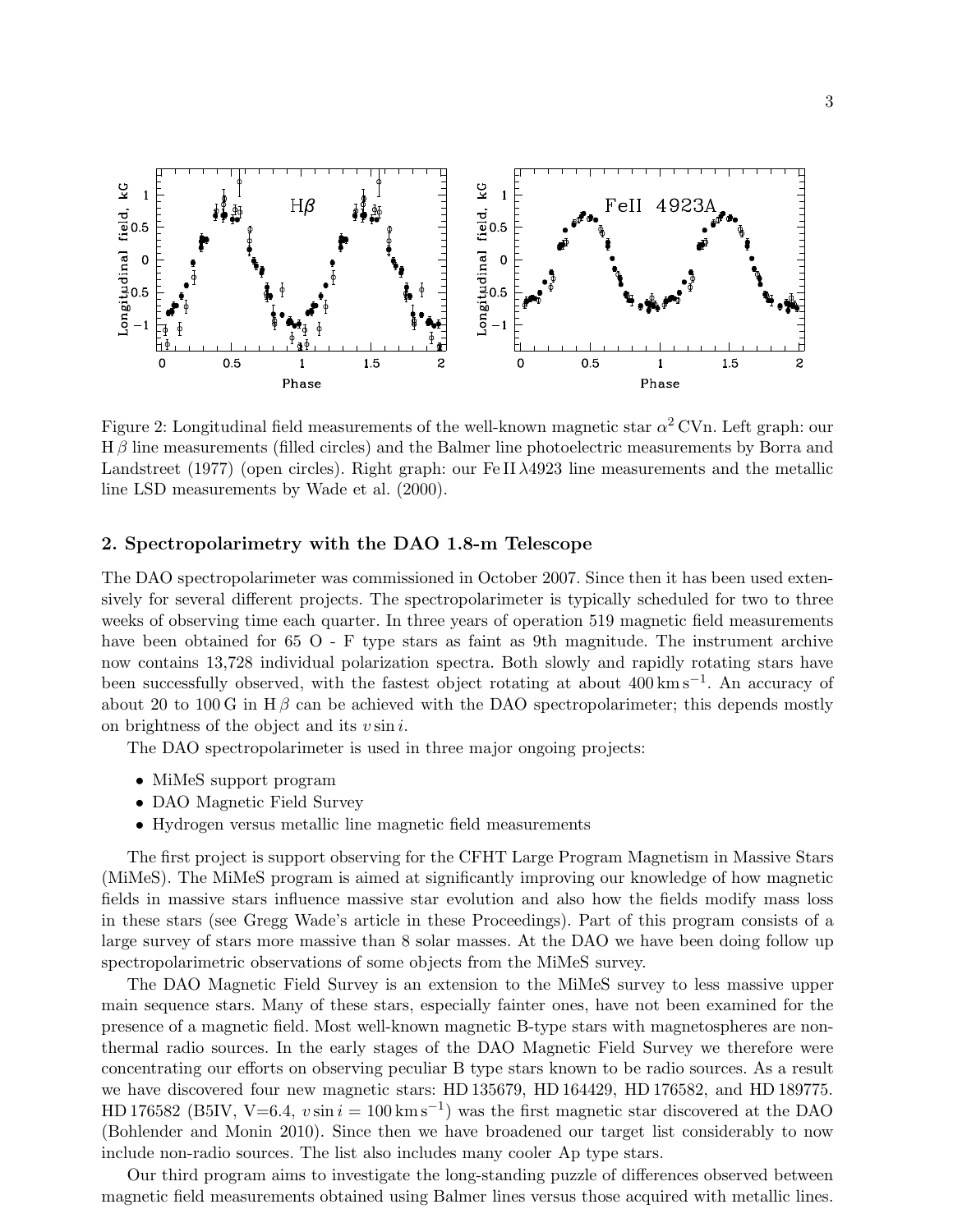

<span id="page-4-0"></span>Figure 3: Hydrogen and metallic line longitudinal magnetic field curves obtained with the DAO spectropolarimeter for four known magnetic stars. Filled circles: hydrogen  $H\beta$ ; open circles: Fe II  $\lambda$ 4923; asterisk: metallic line measurements by Elkin 1994.

These differences are commonly attributed to inhomogeneous distribution of metals over the stellar surface. However, differences in observational techniques and/or interpretation of data may also play a role since, due to a big difference in line widths, hydrogen lines and metallic lines are usually observed with different instruments. The DAO spectropolarimeter is capable of measuring both hydrogen and metallic lines simultaneously and we have therefore observed several stars with wellestablished magnetic fields and well-known periods throughout their rotation cycles. For some stars we see no difference between  $H\beta$  and Fe II  $\lambda$ 4923 line measurements (see upper left panel of Fig. [3\)](#page-4-0). For other stars there is a noticeable difference only at certain phases (Fig. [3,](#page-4-0) upper right), while some stars show an offset between the hydrogen line and iron line curves (Fig. [3,](#page-4-0) bottom left). One star, HD 217833, shows a huge offset of about 4 kG (Fig. [3,](#page-4-0) bottom right). Our iron line measurements for this star are in a good agreement with previously published metallic line measurements (Elkin 1994). A simple model of these metallic line measurements suggests that the magnetic dipole is almost aligned with the rotation axis and that the polar magnetic field is one of the strongest among upper main sequence stars. Our hydrogen line measurements, however, suggest a totally different picture. The dipole is tilted almost 90° to the rotation axis and the polar field strength is four times less than what is derived from the metallic lines. The most likely reason for the large difference in the two curves is that iron is concentrated in a small spot over the negative magnetic pole. A paper outlining our findings is now in preparation. What is obvious is that hydrogen line measurements are needed for proper characterization of a star's magnetic field geometry and that the DAO polarimeter can provide this kind of information.